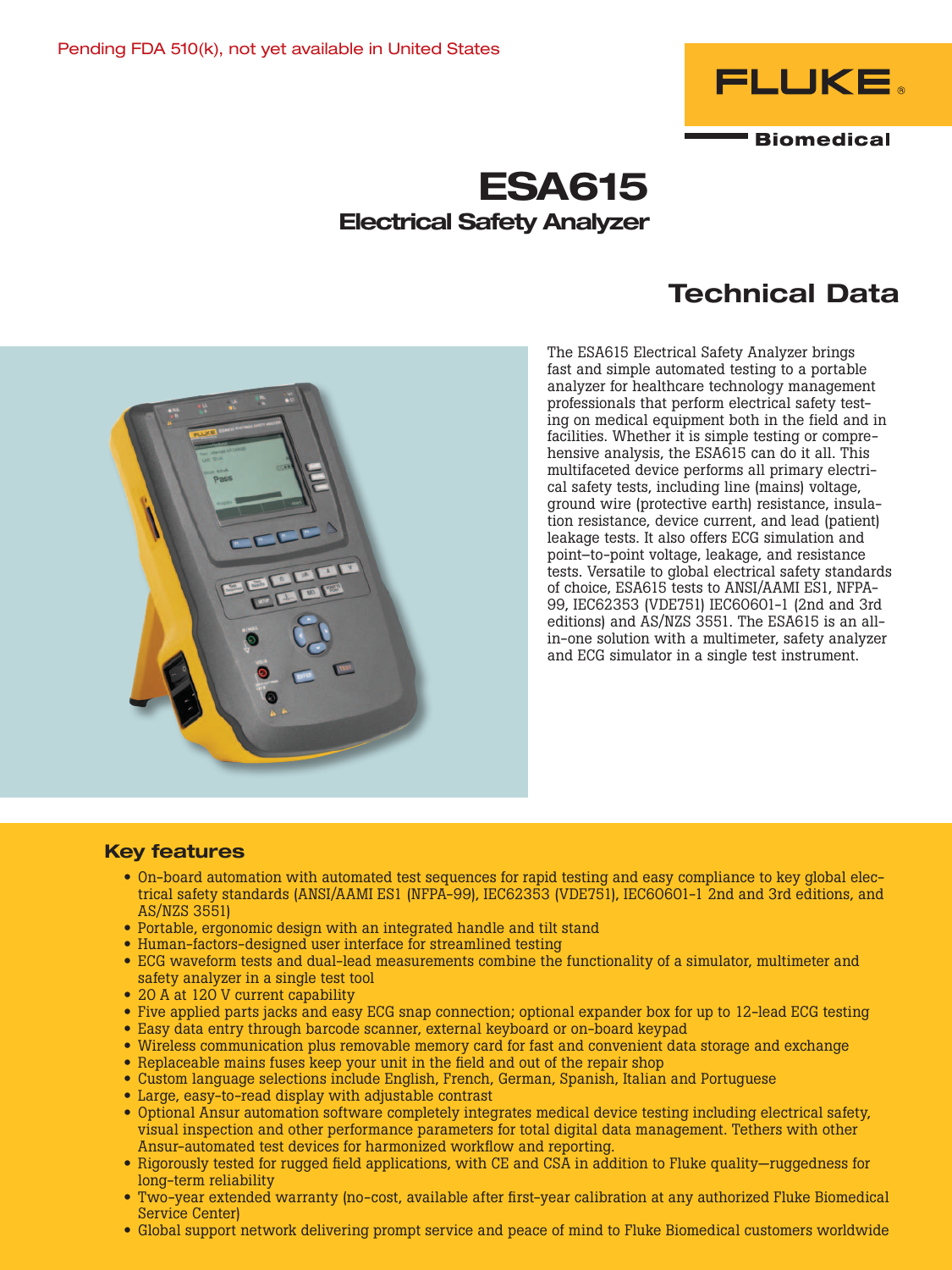

**Automated:** Pre-set templates allow you to test to the global standard of your choices at the push of a button. Let the unit guide you through the test steps quickly and accurately in three simple steps:

- 1. Select the test sequence corresponding to your standard of choice
- 2. Initiate the automated test sequence.
- 3. Store the results on-board or wirelessly export to your PC in seconds.

It is that easy. The automated test sequences are easily customized to suit individual testing requirements.

**Portable:** The ESA615 is a small, lightweight analyzer with an integrated handle to carry from place to place for on-the-go field service. It is designed for operation in tight spaces, and is easy to fit on any cart. A light, protective carrying case makes it easy to store and transport.

**Simple:** A push-button interface allows quick access to highly-comprehensive functions and features, and an intuitive interface guides the user through tests. The ESA615 features a large display for clear indication of available functions, set-up criteria, device under test receptacle conditions, and test results. Data can be entered quickly with a plug–and-play keyboard, barcode scanner and/ or on-board data entry interface. Data archival is fast and simple with wireless communication or through a removable memory card with capacity for thousands of test results.

# **Specifications**

| <b>Voltage</b>                                                                                                   |                                                                                                    |                                                                    |                                          |  |  |  |
|------------------------------------------------------------------------------------------------------------------|----------------------------------------------------------------------------------------------------|--------------------------------------------------------------------|------------------------------------------|--|--|--|
| Range (mains voltage)                                                                                            | 90 V ac rms to 132 V ac rms<br>180 V ac rms to 264 V ac rms                                        |                                                                    |                                          |  |  |  |
|                                                                                                                  |                                                                                                    |                                                                    |                                          |  |  |  |
| Range (accessible voltage)                                                                                       | 0 V ac rms to 300 V ac rms                                                                         |                                                                    |                                          |  |  |  |
| <b>Accuracy</b>                                                                                                  | $\pm$ (2 % of reading + 0.2 V)                                                                     |                                                                    |                                          |  |  |  |
| <b>Voltage tests</b>                                                                                             | Mains and point to point                                                                           |                                                                    |                                          |  |  |  |
| <b>Earth resistance</b>                                                                                          |                                                                                                    |                                                                    |                                          |  |  |  |
| <b>Modes</b>                                                                                                     | Two-Wire                                                                                           |                                                                    |                                          |  |  |  |
| <b>Test current/Ranges/Accuracy</b>                                                                              | $> 200$ mA ac                                                                                      | $0 \Omega$ to $2 \Omega$                                           | $\pm$ (2 % of reading + 0.015 $\Omega$ ) |  |  |  |
| <b>Resistance tests</b>                                                                                          | Earth resistance and point to point                                                                |                                                                    |                                          |  |  |  |
| <b>Equipment current</b>                                                                                         |                                                                                                    |                                                                    |                                          |  |  |  |
| Mode                                                                                                             | AC rms                                                                                             |                                                                    |                                          |  |  |  |
| Range/Accuracy                                                                                                   | 0 A to 20 A                                                                                        | $\pm$ (5 % of reading + (2 counts or 0.2 A, whichever is greater)) |                                          |  |  |  |
| Duty cycle                                                                                                       | 15 A to 20 A, 5 min. on/5 min. off<br>10 A to 15 A, 7 min. on/3 min. off<br>0 A to 10 A continuous |                                                                    |                                          |  |  |  |
| <b>Leakage current</b>                                                                                           |                                                                                                    |                                                                    |                                          |  |  |  |
| Modes*                                                                                                           | $AC + DC$ (True rms)                                                                               |                                                                    |                                          |  |  |  |
|                                                                                                                  | AC only                                                                                            |                                                                    |                                          |  |  |  |
|                                                                                                                  | DC only                                                                                            |                                                                    |                                          |  |  |  |
| *Modes are available in all leakage tests with the exception of MAP leakages that are available only in true-rms |                                                                                                    |                                                                    |                                          |  |  |  |
| Patient load selection (input<br>impedance)                                                                      | AAMI ES1-1993 Fig.1                                                                                |                                                                    |                                          |  |  |  |
|                                                                                                                  | IEC 60601: Fig 15                                                                                  |                                                                    |                                          |  |  |  |
| <b>Crest factor</b>                                                                                              | $\leq$ 3                                                                                           |                                                                    |                                          |  |  |  |
| Ranges                                                                                                           | 0 µA to 199.9 µA                                                                                   |                                                                    |                                          |  |  |  |
|                                                                                                                  | 200 µA to 1999 µA                                                                                  |                                                                    |                                          |  |  |  |
|                                                                                                                  | $2$ mA to $10$ mA                                                                                  |                                                                    |                                          |  |  |  |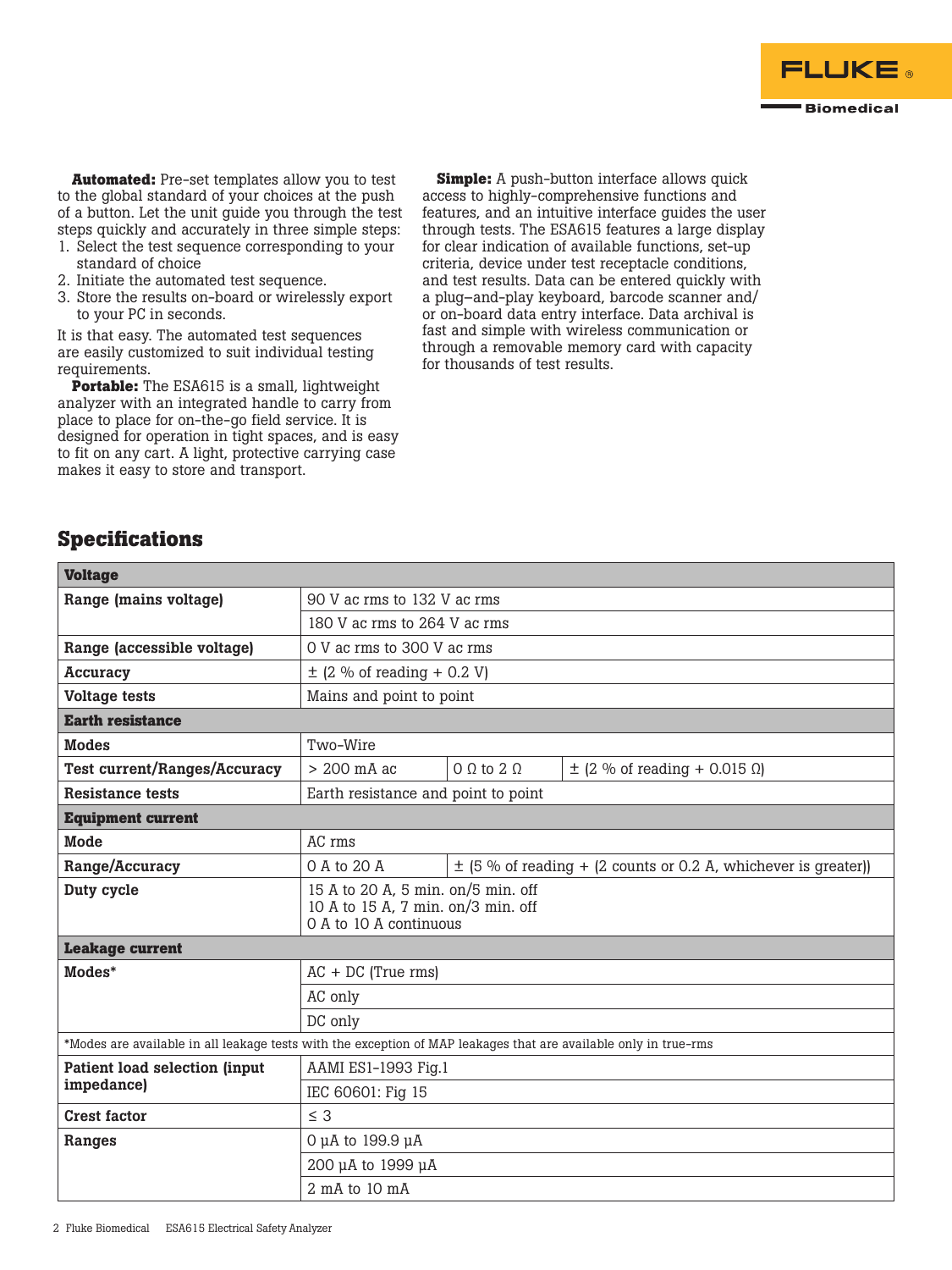

| Frequency response/accuracy           | DC to 1 kHz                                                                                                                                                                                                                                                                                                                                                                                                                                                                                             | $\pm$ (1 % of reading + (1 µA or 1 LSB, whichever is greater))                                                                     |                                                                |  |  |  |
|---------------------------------------|---------------------------------------------------------------------------------------------------------------------------------------------------------------------------------------------------------------------------------------------------------------------------------------------------------------------------------------------------------------------------------------------------------------------------------------------------------------------------------------------------------|------------------------------------------------------------------------------------------------------------------------------------|----------------------------------------------------------------|--|--|--|
|                                       | 1 kHz to 100 kHz                                                                                                                                                                                                                                                                                                                                                                                                                                                                                        |                                                                                                                                    | $\pm$ (2 % of reading + (1 µA or 1 LSB, whichever is greater)) |  |  |  |
|                                       | 1 kHz to 5 kHz<br>$\text{(current} > 1.6 \text{ mA}$                                                                                                                                                                                                                                                                                                                                                                                                                                                    |                                                                                                                                    | $\pm$ (4 % of reading + (1 µA or 1 LSD, whichever is greater)) |  |  |  |
|                                       | 100 kHz to 1 MHz                                                                                                                                                                                                                                                                                                                                                                                                                                                                                        | $\pm$ (5 % of reading + (1 µA or 1 LSB, whichever is greater))                                                                     |                                                                |  |  |  |
|                                       | Accuracy for Isolation, MAP, Direct AP, Alternative AP, and Alternative Equipment leakage tests all<br>ranges are:<br>• At 120 V ac + $(2.5 \mu A)$ or 1 LSD, whichever is greater)<br>• At 230 V ac additional $\pm$ 3.0 % and + (2.5 µA or 1 LSD, whichever is greater)<br>For Alternative equipment, Alternative AP, and Direct AP leakage tests, the leakage values are com-<br>pensated for nominal mains as per 62353. Therefore, the accuracy specified for other leakages is<br>not applicable. |                                                                                                                                    |                                                                |  |  |  |
| <b>Leakage tests</b>                  | Ground wire (earth)                                                                                                                                                                                                                                                                                                                                                                                                                                                                                     |                                                                                                                                    |                                                                |  |  |  |
|                                       | Chassis (enclosure)<br>Lead to ground (patient)<br>Lead to lead (patient auxiliary)<br>Lead isolation (mains on applied part)                                                                                                                                                                                                                                                                                                                                                                           |                                                                                                                                    |                                                                |  |  |  |
|                                       |                                                                                                                                                                                                                                                                                                                                                                                                                                                                                                         |                                                                                                                                    |                                                                |  |  |  |
|                                       |                                                                                                                                                                                                                                                                                                                                                                                                                                                                                                         |                                                                                                                                    |                                                                |  |  |  |
|                                       |                                                                                                                                                                                                                                                                                                                                                                                                                                                                                                         |                                                                                                                                    |                                                                |  |  |  |
|                                       | Direct equipment                                                                                                                                                                                                                                                                                                                                                                                                                                                                                        |                                                                                                                                    |                                                                |  |  |  |
|                                       | Direct applied part<br>Alternative equipment<br>Alternative applied part<br>Point to point                                                                                                                                                                                                                                                                                                                                                                                                              |                                                                                                                                    |                                                                |  |  |  |
|                                       |                                                                                                                                                                                                                                                                                                                                                                                                                                                                                                         |                                                                                                                                    |                                                                |  |  |  |
|                                       |                                                                                                                                                                                                                                                                                                                                                                                                                                                                                                         |                                                                                                                                    |                                                                |  |  |  |
|                                       |                                                                                                                                                                                                                                                                                                                                                                                                                                                                                                         |                                                                                                                                    |                                                                |  |  |  |
| Mains on applied part<br>test voltage | 100 % $\pm$ 7 % of Mains for AAMI, current limited to 1 mA $\pm$ 25 % per AAMI<br>100 % $\pm$ 7 % of Mains for IEC 62353 current limited to 3.5 mA $\pm$ 25 % per<br>IEC 62353<br>100 % $\pm$ 7 % of Mains for IEC 60601-1 current limited to 7.5 mA $\pm$ 25 % per<br>IEC 60601-1                                                                                                                                                                                                                      |                                                                                                                                    |                                                                |  |  |  |
| <b>Differential leakage</b>           |                                                                                                                                                                                                                                                                                                                                                                                                                                                                                                         |                                                                                                                                    |                                                                |  |  |  |
| Ranges                                | 75 µ A to 199 µA                                                                                                                                                                                                                                                                                                                                                                                                                                                                                        |                                                                                                                                    |                                                                |  |  |  |
|                                       | 200 µA to 1999 µA                                                                                                                                                                                                                                                                                                                                                                                                                                                                                       |                                                                                                                                    |                                                                |  |  |  |
|                                       | 2 mA to 20 mA                                                                                                                                                                                                                                                                                                                                                                                                                                                                                           |                                                                                                                                    |                                                                |  |  |  |
| Accuracy                              | $\pm$ (10 % of reading + (2 counts or 20 µA, whichever is greater))                                                                                                                                                                                                                                                                                                                                                                                                                                     |                                                                                                                                    |                                                                |  |  |  |
| <b>Insulation resistance</b>          |                                                                                                                                                                                                                                                                                                                                                                                                                                                                                                         |                                                                                                                                    |                                                                |  |  |  |
| Ranges/Accuracy                       | 0.5 M $\Omega$ to 20 M $\Omega$                                                                                                                                                                                                                                                                                                                                                                                                                                                                         |                                                                                                                                    | $\pm$ (2 % of reading + 0.2 MQ)                                |  |  |  |
|                                       | 20 MΩ to 100 MΩ                                                                                                                                                                                                                                                                                                                                                                                                                                                                                         |                                                                                                                                    | $\pm$ (7.5 % of reading + 0.2 M $\Omega$ )                     |  |  |  |
| Source test voltage                   | 500 V dc or 250 V dc                                                                                                                                                                                                                                                                                                                                                                                                                                                                                    |                                                                                                                                    |                                                                |  |  |  |
|                                       | $(+ 20 %, -0 %)$ 2.0 $\pm$ 0.25 mA short-circuit current                                                                                                                                                                                                                                                                                                                                                                                                                                                |                                                                                                                                    |                                                                |  |  |  |
| <b>Insulation resistance tests</b>    |                                                                                                                                                                                                                                                                                                                                                                                                                                                                                                         | Mains-PE, AP-PE, Mains-PE, Mains-NE (non-earthed accessible conductive part) and<br>AP-NE (non-earthed accessible conductive part) |                                                                |  |  |  |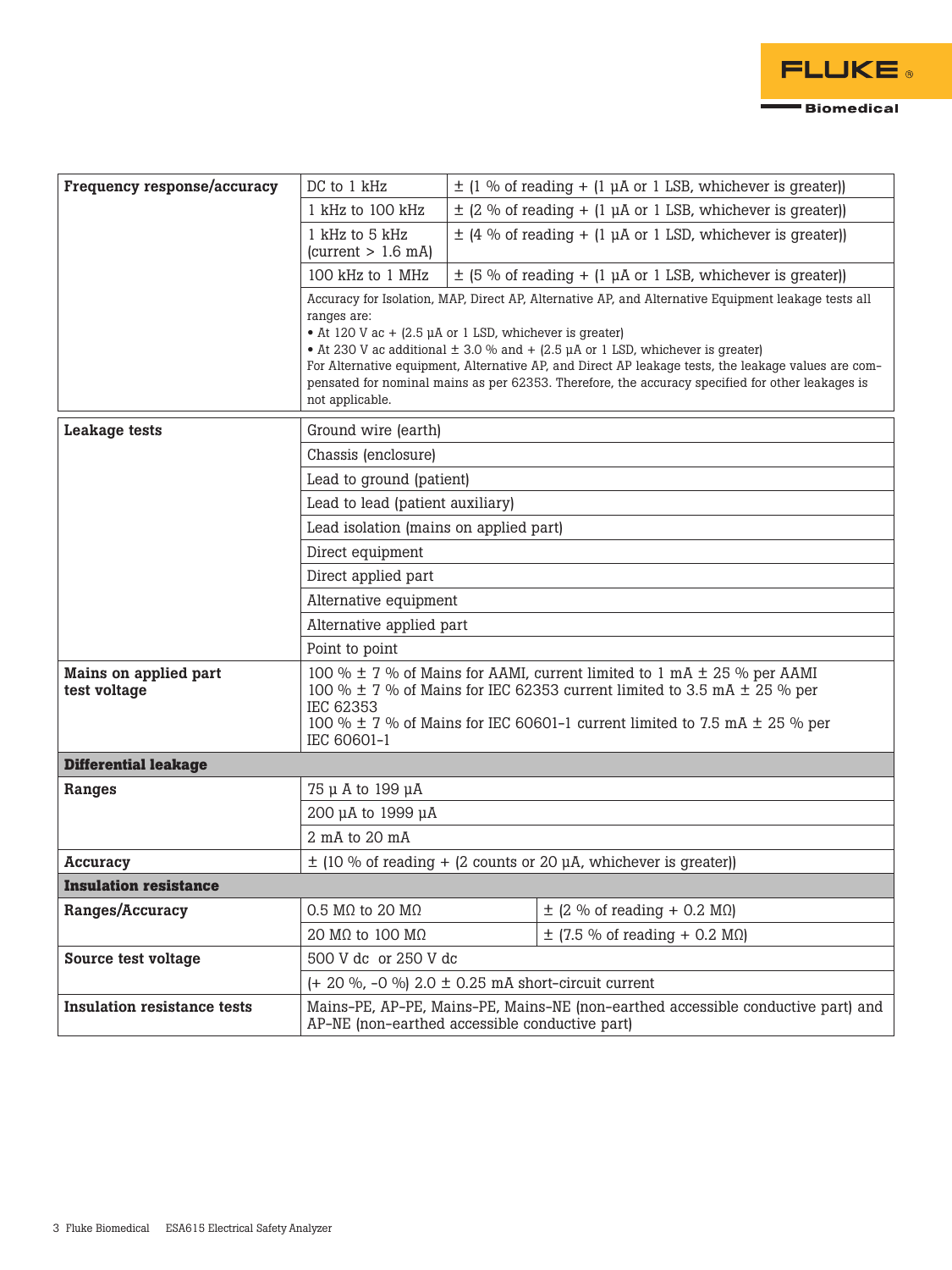

| <b>ECG</b> performance waveforms |                                                                                                                                                                                    |                                                  |  |  |  |  |
|----------------------------------|------------------------------------------------------------------------------------------------------------------------------------------------------------------------------------|--------------------------------------------------|--|--|--|--|
| <b>Accuracy</b>                  | ± 2%                                                                                                                                                                               |                                                  |  |  |  |  |
|                                  | $\pm$ 5 % for amplitude of 2 Hz Square wave only, fixed @ 1 mV Lead II<br>configuration                                                                                            |                                                  |  |  |  |  |
| <b>Waveforms</b>                 | Rates                                                                                                                                                                              |                                                  |  |  |  |  |
|                                  | ECG complex                                                                                                                                                                        | 30 BPM, 60 BPM,<br>120 BPM, 180 BPM, and 240 BPM |  |  |  |  |
|                                  | Ventricular fibrillation                                                                                                                                                           |                                                  |  |  |  |  |
|                                  | Square wave (50 % duty cycle)                                                                                                                                                      | 0.125 Hz and 2 Hz                                |  |  |  |  |
|                                  | Sine wave                                                                                                                                                                          | 10 Hz, 40 Hz, 50 Hz, 60 Hz, and 100 Hz           |  |  |  |  |
|                                  | Triangle wave                                                                                                                                                                      | 2 Hz                                             |  |  |  |  |
|                                  | Pulse (63 ms pulse width)                                                                                                                                                          | 30 BPM and 60 BPM                                |  |  |  |  |
| <b>Test standards</b>            |                                                                                                                                                                                    |                                                  |  |  |  |  |
| <b>Available selections</b>      | ANSI/AAMI ES-1, IEC62353, IEC60601-1, and AS/NZS 3551                                                                                                                              |                                                  |  |  |  |  |
| <b>Built-in test sequences</b>   |                                                                                                                                                                                    |                                                  |  |  |  |  |
| IEC60601-1 3rd Edition           | Patient Monitor, Defibrillator, Infusion Pump, Ultrasound Device, Generic Device<br>and System                                                                                     |                                                  |  |  |  |  |
| <b>IEC62353</b>                  | Patient Monitor, Defibrillator, Infusion Pump, Ultrasound Device and Generic<br>Device                                                                                             |                                                  |  |  |  |  |
| NFPA-99 (Hospital)               | Patient Monitor, Defibrillator, Infusion Pump, Ultrasound Device and Generic<br>Device                                                                                             |                                                  |  |  |  |  |
| <b>ANSI/AAMI ES1</b>             | Patient Monitor, Defibrillator, Infusion Pump, Ultrasound Device and Generic<br>Device                                                                                             |                                                  |  |  |  |  |
| <b>Communications</b>            |                                                                                                                                                                                    |                                                  |  |  |  |  |
| USB device upstream port         | Mini-B connector for control by a computer                                                                                                                                         |                                                  |  |  |  |  |
| USB host controller port         | Type A, 5 V output, 0.5 A max load. Connector for keyboard and barcode reader                                                                                                      |                                                  |  |  |  |  |
| <b>Wireless</b>                  | IEEE 802.15.4 for control by a computer                                                                                                                                            |                                                  |  |  |  |  |
| Modes of operation               | Manual and remote                                                                                                                                                                  |                                                  |  |  |  |  |
| <b>Power ratings</b>             |                                                                                                                                                                                    |                                                  |  |  |  |  |
| <b>Mains voltage outlet</b>      | 120 V ac                                                                                                                                                                           | 230 V ac                                         |  |  |  |  |
| Mains voltage inlet power range  | 90 V ac rms to 132 V ac rms                                                                                                                                                        | 180 V ac rms to 264 V ac rms                     |  |  |  |  |
| <b>Maximum current</b>           | $20\ \mbox{\AA}$                                                                                                                                                                   | 16 A                                             |  |  |  |  |
| Hz                               | 47 to 63 Hz                                                                                                                                                                        | 47 to 63 Hz                                      |  |  |  |  |
| <b>Physical case</b>             |                                                                                                                                                                                    |                                                  |  |  |  |  |
| <b>Dimensions (WxDxH)</b>        | 17.6 cm x 8.4 cm x 28.5 cm (6.9 in x 3.3 in x 11.2 in)                                                                                                                             |                                                  |  |  |  |  |
| Weight                           | 1.6 $kg$ (3.5 lb)                                                                                                                                                                  |                                                  |  |  |  |  |
| <b>Environmental</b>             |                                                                                                                                                                                    |                                                  |  |  |  |  |
| <b>Operating temperature</b>     | 10 °C to 40 °C (50 °F to 104 °F)                                                                                                                                                   |                                                  |  |  |  |  |
| <b>Storage temperature</b>       | $-20$ °C to 60 °C ( $-4$ °F to 140 °F)                                                                                                                                             |                                                  |  |  |  |  |
| <b>Operating humidity</b>        | 10 % to 90 % non-condensing                                                                                                                                                        |                                                  |  |  |  |  |
| <b>Altitude</b>                  | 120 V ac mains supply voltage up to 5000 meters<br>230 V ac mains supply voltage up to 2000 meters                                                                                 |                                                  |  |  |  |  |
| Warranty                         | Two-year extended warranty (no-cost, available after first-year calibration at<br>any authorized Fluke Biomedical Service Center, otherwise standard one year<br>warranty applies) |                                                  |  |  |  |  |